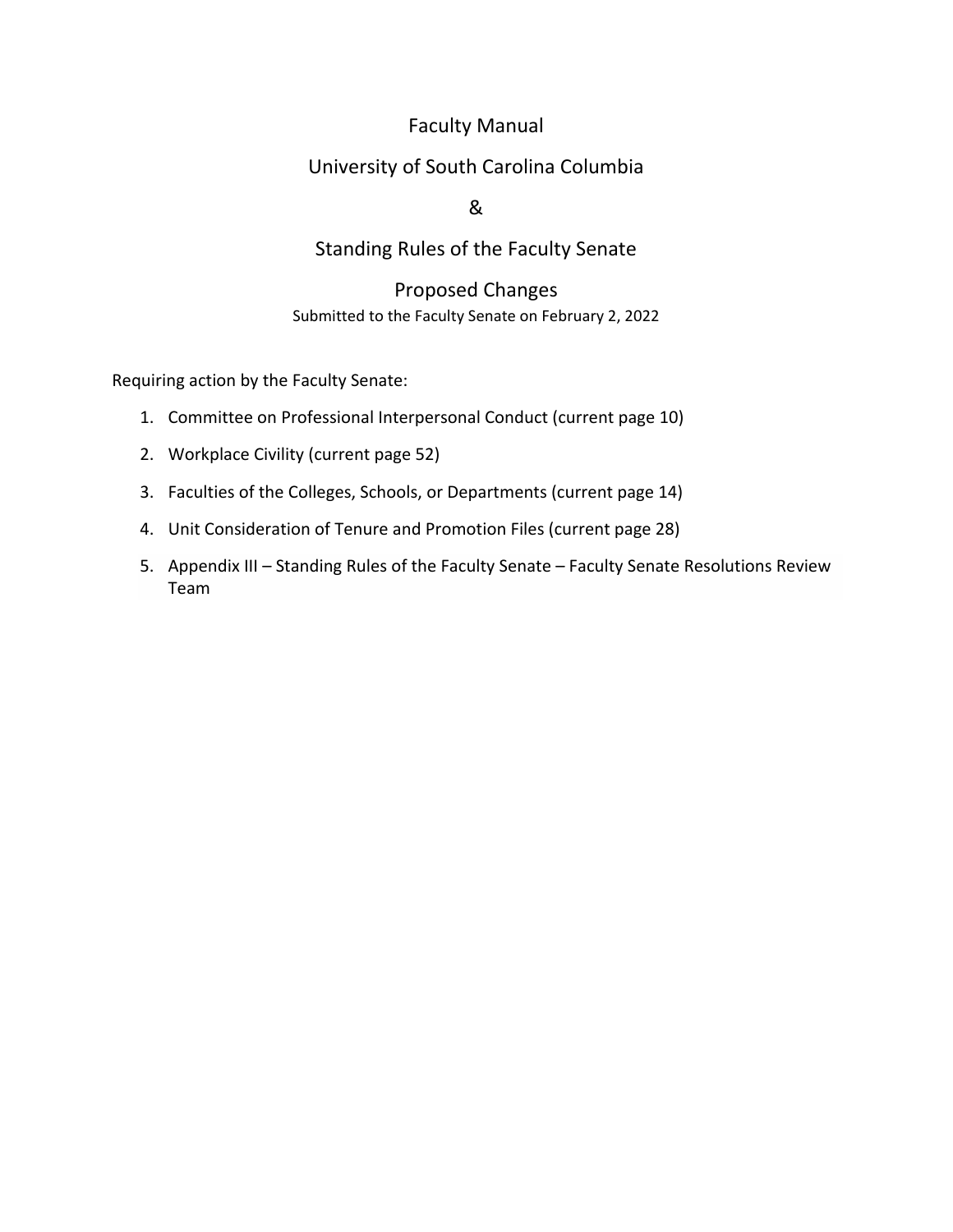### **Professional Interpersonal Conduct, P. 10**

#### **COMMITTEE ON PROFESSIONAL INTERPERSONAL CONDUCT**

This committee will investigate formal allegations of professional interpersonal misconduct. Professional interpersonal misconduct includes workplace incivility and unsanctioned romantic relationships. The committee will consist of 10 elected faculty members for staggered three-year terms. Each member of the Committee must hold the rank of tenured professor or tenured librarian. No committee member shall serve simultaneously on the Faculty Grievance Committee. Prior to the commencement of a committee member's duties, he or she must receive training in the recognition of workplace bullying, which is defined below under the section on workplace civility.

In response to the receipt of a formal complaint of workplace bullying, the Provost shall appoint an *ad hoc* committee to investigate the complaint. The *ad hoc* committee shall consist of three members from the committee and two non-committee faculty members.

The function of the committee shall be to determine whether the facts alleged, if true, would establish the charge and make recommendations regarding corrective or disciplinary actions in accordance with the university's progressive discipline policy (ACAF 1.82). The discussions, records, and recommendations of the committee shall remain confidential. The committee shall report its findings and recommendations in writing to the provost.

#### **p. 52**

### **WORKPLACE CIVILITY**

The University of South Carolina is dedicated to the mission of teaching, research, creative activity, and service. The University is also committed to the establishment of a working environment that fosters academic freedom for all faculty. See also "Academic Freedom." Consistent with these commitments, tThe University also aspires to cultivate a community in which individual members treat each other with civility and respect. The faculty of the University believes that these goals can only be achieved through adherence to the standards of conduct and values expressed in the Carolinian Creed. See also "Faculty Commitment to the Carolinian Creed." We believe civility is the foundation for a healthy learning and fostering the productivity, creativity and well-being of all members of our community.

Accordingly, the faculty considers workplace bullying incivility unacceptable. Workplace incivility is behavior or a pattern of behaviors that would cause a reasonable person to experience substantial emotional distress, interferes with their ability to work, and/or damages their reputation. Workplace incivility could also include a severe single incident. A person who is a negatively affected by workplace incivility may not be the intended target or the sole intended target; behavior that foreseeably places others in emotional distress, interferes with their ability to work, or puts their reputation at risk, is within the scope of this definition.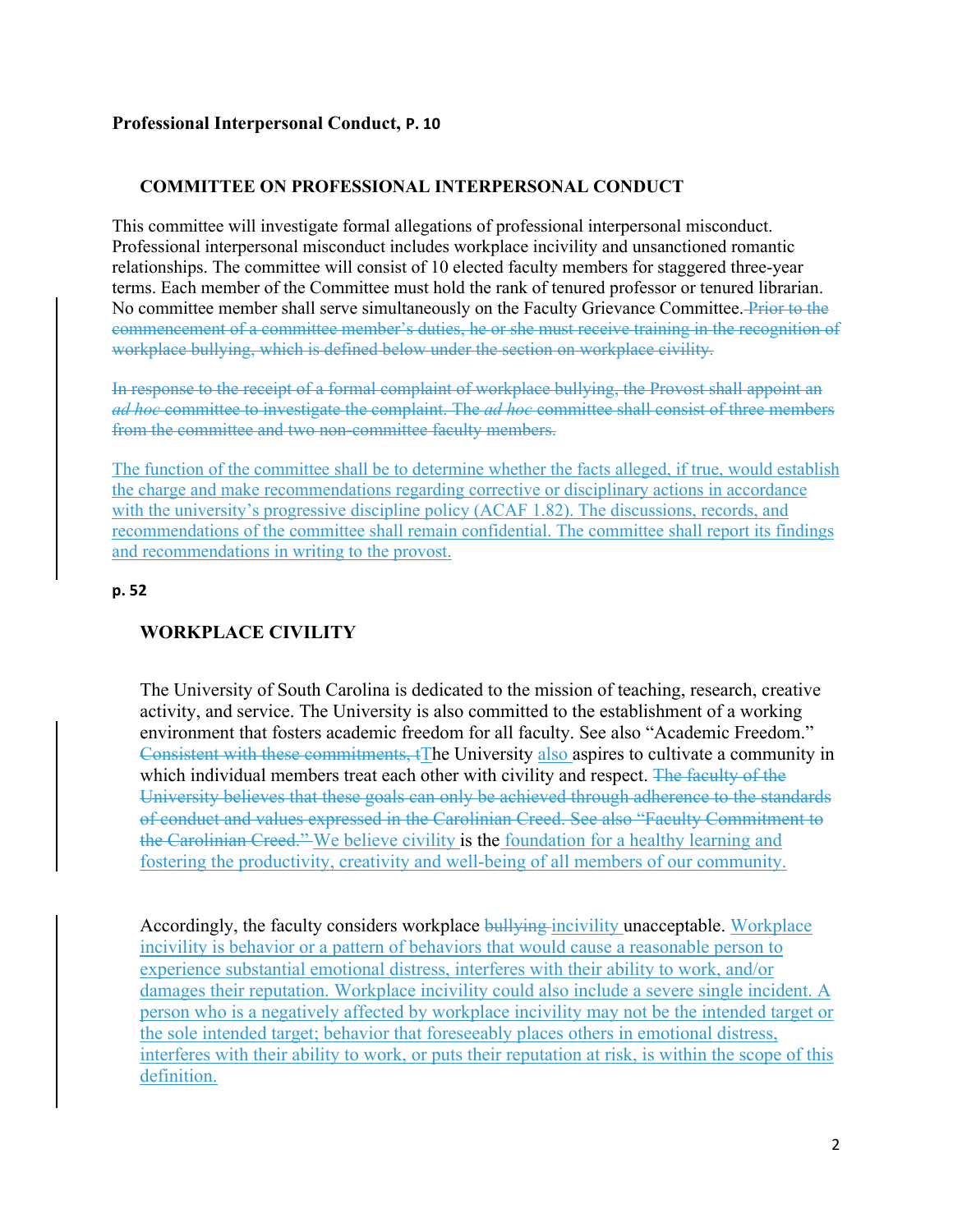Workplace incivility can take a variety of forms and may include bullying or other behaviors that are physical, verbal, or nonverbal, and may take place via a variety of means including face-to-face, written communications, or electronic media.

#### See ACAF 1.80

It undermines our values, harms colleagues, and impedes the mission and commitments of the University. A person commits workplace bullying if, he or she engages in repeated, unwelcome severe and pervasive behavior that intentionally threatens, intimidates, humiliates or isolates a member of the University community or undermines their reputation or job performance. Workplace Bullying may take, but is not limited to, one or more of the following forms:

- Verbal abuse
- Malicious criticism or gossip
- Unwarranted monitoring
- Unwarranted physical contact
- Exclusion or isolation in the workplace
- Work interference or sabotage
- Cyberbullying

• Other offensive conduct/behaviors (including nonverbal) which are threatening, humiliating, harassing or intimidating See ACAF 1.80

Faculty who believe that they are victims of workplace bullying should be aware that the Office of the University Ombudsman is available for confidential consultation on these matters. Formal complaints of workplace bullying should be filed with the Faculty Civility Advocate. See Policies and Procedures Manual.

### **FACULTIES OF THE COLLEGES, SCHOOLS, OR DEPARTMENTS**, P. 14

The faculty of a college, school, or department shall consist of its full time faculty. Voting rights within a college, school, or department shall be based upon the same standards as for the university faculty, unless otherwise established by existing or future bylaws and/or policies of the academic unit, except that only tenured faculty can vote on matters concerning tenure and promotion guidelines and advancement of tenure‐track faculty.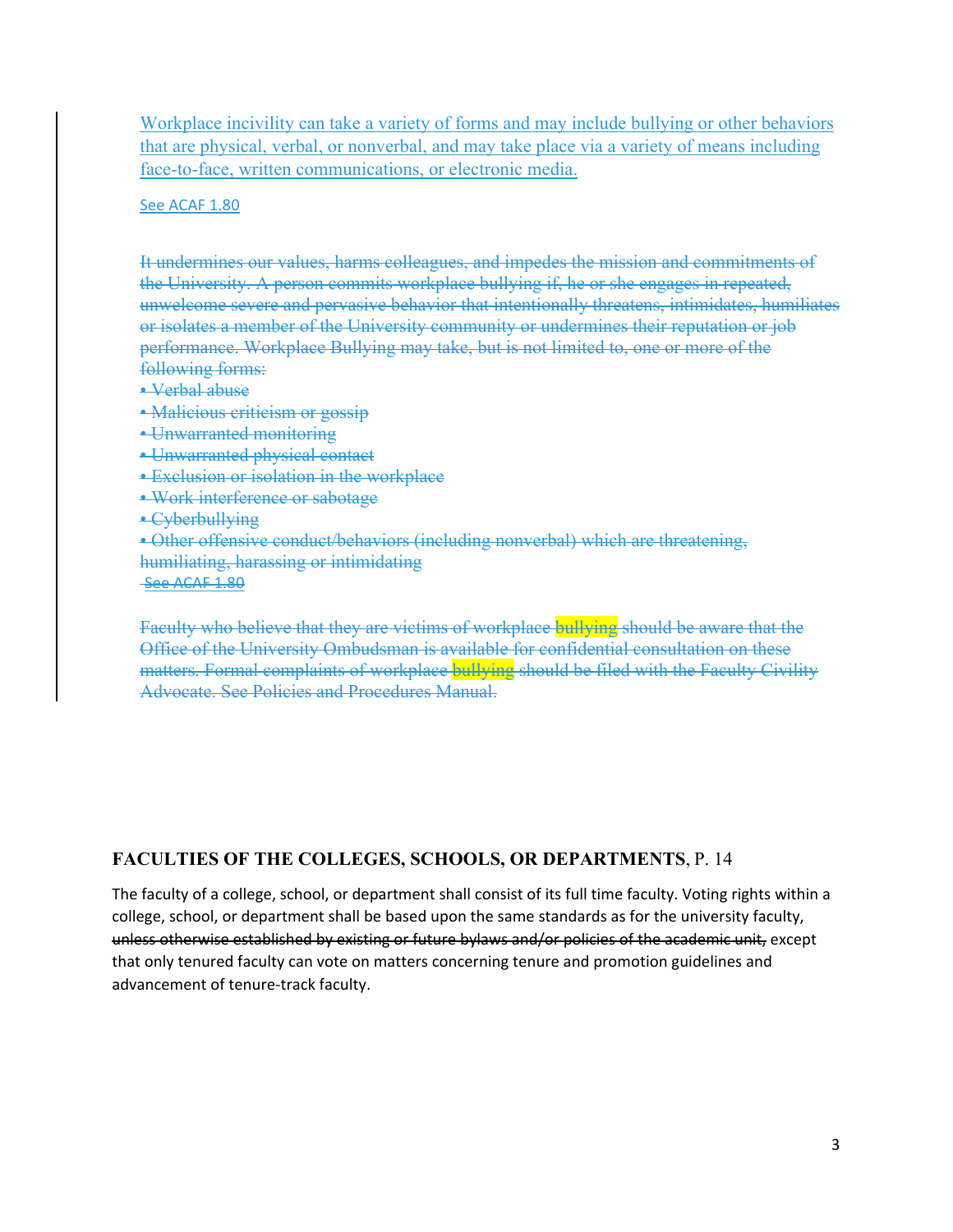### **UNIT CONSIDERATION OF TENURE AND PROMOTION FILES, P. 28**

**Faculty to Be Considered.** At the unit level, all pre-tenure-track faculty who have completed the minimum years of service are considered for tenure, and all faculty members below the rank of professor are considered for promotion each year. Typically, faculty with a tenure start date of August 16 will apply for tenure in a fall cycle, faculty with a tenure start date of January 1 will apply for tenure in a spring cycle, and faculty applying for promotion to professor will apply in a spring cycle.

Potential candidates for tenure and promotion shall be advised in writing of their eligibility for tenure or promotion by the dean, department chair or other appropriate administrator no later than April 1 for the upcoming fall and spring tenure and promotion cycles. A faculty member who intends to apply for tenure or promotion in the next fall cycle must so inform the dean, department chair, or other appropriate administrator no later than 15 calendar days after the first notificationApril 15. A faculty member who intends to apply for tenure or promotion in the next spring cycle must so inform the dean, department chair, or other appropriate administrator no later than October 15. Compliance with these deadlines is critical for file preparation and solicitation of external reviewers; exceptions should be approved by the Office of the Provost. The early notification of candidates will be in addition to the official notification of potential candidates that is performed by the dean, department chair, or other appropriate administrator at least one working month in advance of the date when the file is due. Complete notification and submission deadlines are by the date stated on the university tenure and promotion calendar posted on the provost's Web site. Since two tenure and promotion cycles occur annually, two dates will be given. Each date will be two working months in advance of the first due date for the submission and consideration of files. A faculty member who intends to apply for tenure or promotion in the next cycle must so inform the dean, department chair, or other appropriate administrator no later than 15 calendar days after the first notification. On By the dates listed on the official calendar, each unit must provide the provost with a list of those faculty members who intend to apply for tenure or promotion. The list must also include any faculty members in their penultimate year who have not stated an intent to apply for tenure and must, therefore, include all who are in their penultimate year., including any faculty members in their penultimate year who have not stated an intent to apply for tenure.

#### Key Steps

|        | 1. Notification by unit administrator                        | April 1 (earlier?)               |
|--------|--------------------------------------------------------------|----------------------------------|
|        | 2. Intent to apply for tenure and/or promotion               | April 15 / October 15 (earlier?) |
| За.    | Unit notifies Office of the Provost of candidates            | May 5 / November 5               |
| $3b$ . | Unit solicits external reviewers                             | July / October                   |
| 3c.    | Candidate prepares materials for external reviewers          | July / October                   |
| 4a.    | Candidate prepares primary and secondary files               |                                  |
| 4b.    | Unit prepares teaching summary                               |                                  |
| 5.     | Unit adds teaching summary, external letters to primary file | August 25 / January 25           |
| 6.     | Unit discussion and vote                                     | September 15 / February 15       |
| 7.     | Unit recommendation communicated to candidate                | September 25 / February 25       |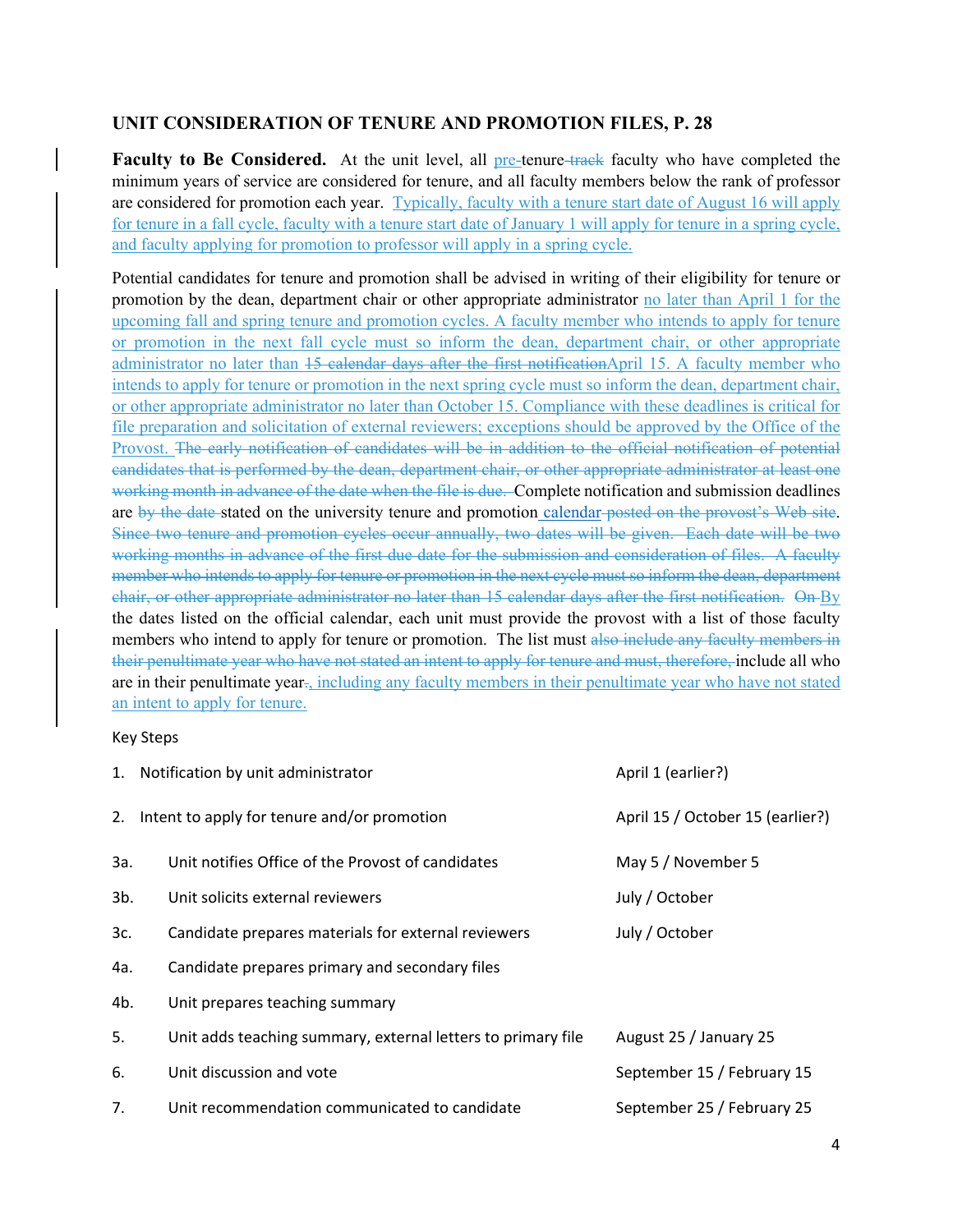### **Appendix III – Standing Rules of the Faculty Senate**

Rule XX - Faculty Senate Resolutions: Resolutions Review Team (RRT) - Guidelines for Preparation and Submission

The Resolutions Review Team (RRT) will:

- 1) provide an advisory and channeling function for all resolutions presented for Faculty Senate's consideration, reviewing all resolutions submitted to the faculty senate pursuant to the criteria established by the faculty senate.
- 2) advise the makers on how to bring their resolutions into compliance with the guidelines adopted by the Faculty Senate. All resolutions shall go to the Faculty Senate with a notation that the resolution has been processed through the RRT.
- 3) create and maintain guidelines for the submission, review, and format of Faculty Senate resolutions
- 4) consist of two (2) at-large members of the Faculty Senate and the Parliamentarian of the Faculty Senate.

### **Preparation:**

- 1) A resolution must be complete so that upon passage it becomes a clear and formal expression of the opinion of will of the Faculty Senate.
- 2) Resolutions must show the mover and include contact information from submitting parties.
- 3) The resolution should address a specific topic or issue, use concise direct language, conform to proper grammar, and present an affirmative identifiable action.
- 4) The terms used in a resolution should be readily understandable or have specific definitions.
- 5) Resolutions should clearly reflect the will of the Faculty Senate and the Faculty of the University of South Carolina, its mission and/or its core values.
- 6) All whereas clauses that relate to a University of South Carolina at Columbia policy, must include a parenthetical notation of title of the policy and the section it can be found in the University's Policy manual.
- 7) If the resolution calls for specific action or program with a timetable, the timetable shall be clear and achievable.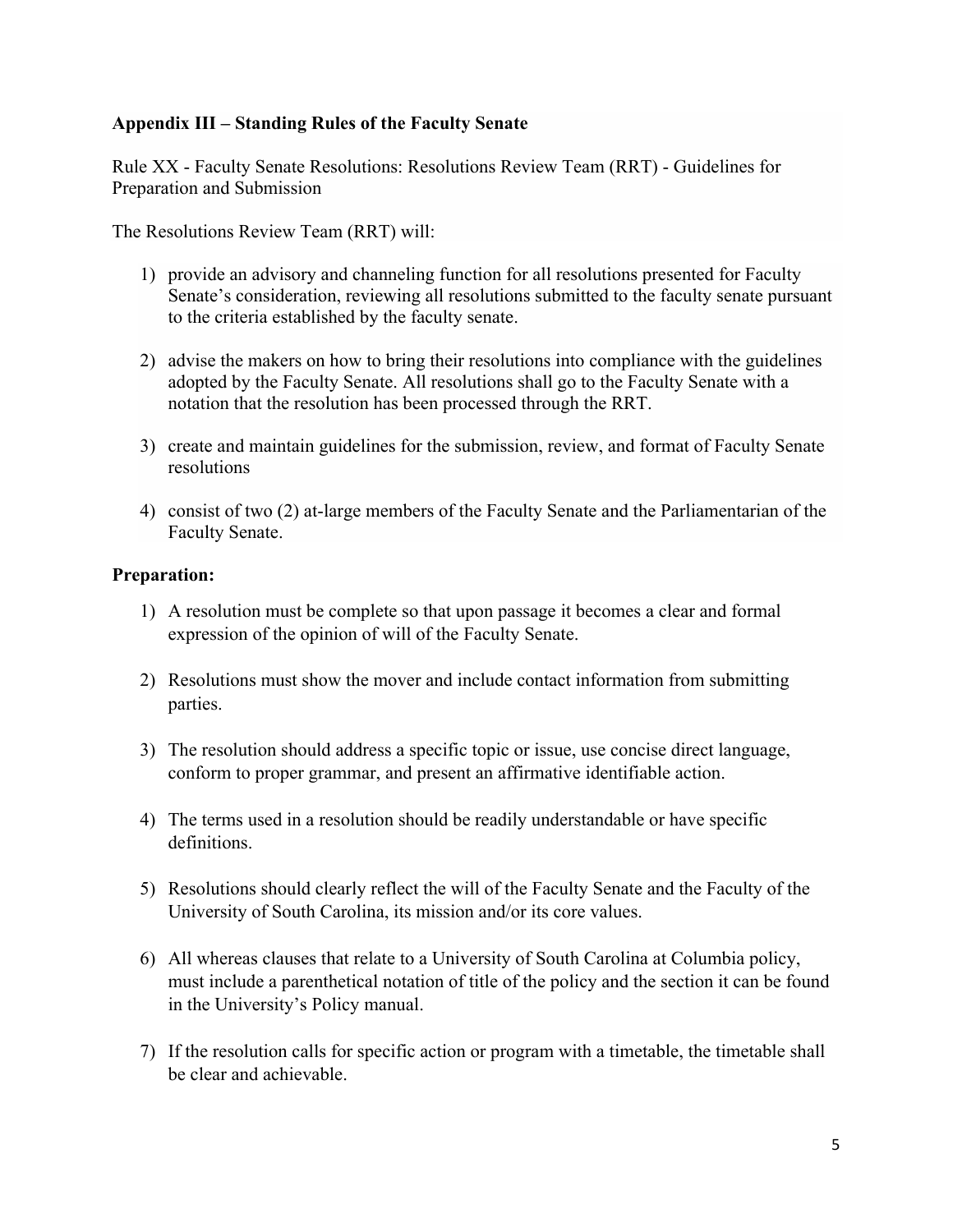8) Resolved clauses at the end of the resolution gain in clarity, brevity and are easier to read by following the resolution methodology of Congress and other deliberative bodies. The suggested wording states the resolved phrase only once:

"*now, therefore, be it; Resolved, that the Faculty Senate of the Faculty of the University of South Carolina in Columbia, on behalf its faculty* …"

after which each separate resolve is stated directly in numbered order **without repeating** "… be it Resolved by …"

- 9) All "*Resolved*" clauses within the resolution should use verbs that are observable behaviors (e.g., "*Resolved*, that … (1) supports …; (2) provides….; and [last resolved] urges…") Do **NOT** use the subjunctive form of the verb, (e.g (1) support…; (2) provide…; and [last resolved] urge…")
- 10) If the resolution is addressed to or refers to a specific group or groups, it shall name in full the group or groups in both the "resolved" and "whereas" clauses followed by the acronym in parenthesis. Thereafter the acronym may be used.
- 11) Resolutions should be submitted with numbered lines to assist the senate in the amending process
- 12) Resolutions will be assigned a chronological number, eg. 2021-2022 #1, etc., for tracking purposes

### **Submission Process:**

- 1) All resolutions submitted to Faculty Senate should be sent to the Resolutions Review Team (RRT) for review.
- 2) All resolutions must be submitted by a voting member of Faculty Senate or chair of a Faculty Senate Committee.
- 3) All resolutions must show the mover and include contact information for the mover.
- 4) If copies of the resolution are to be sent to other parties, the maker of the resolution shall provide names and addresses.
- 5) All resolutions should be submitted through electronic mail to the Resolutions Review Team (RRT) one (1) week prior to a regularly scheduled Faculty Senate meeting or three (3) days prior to special called meeting.